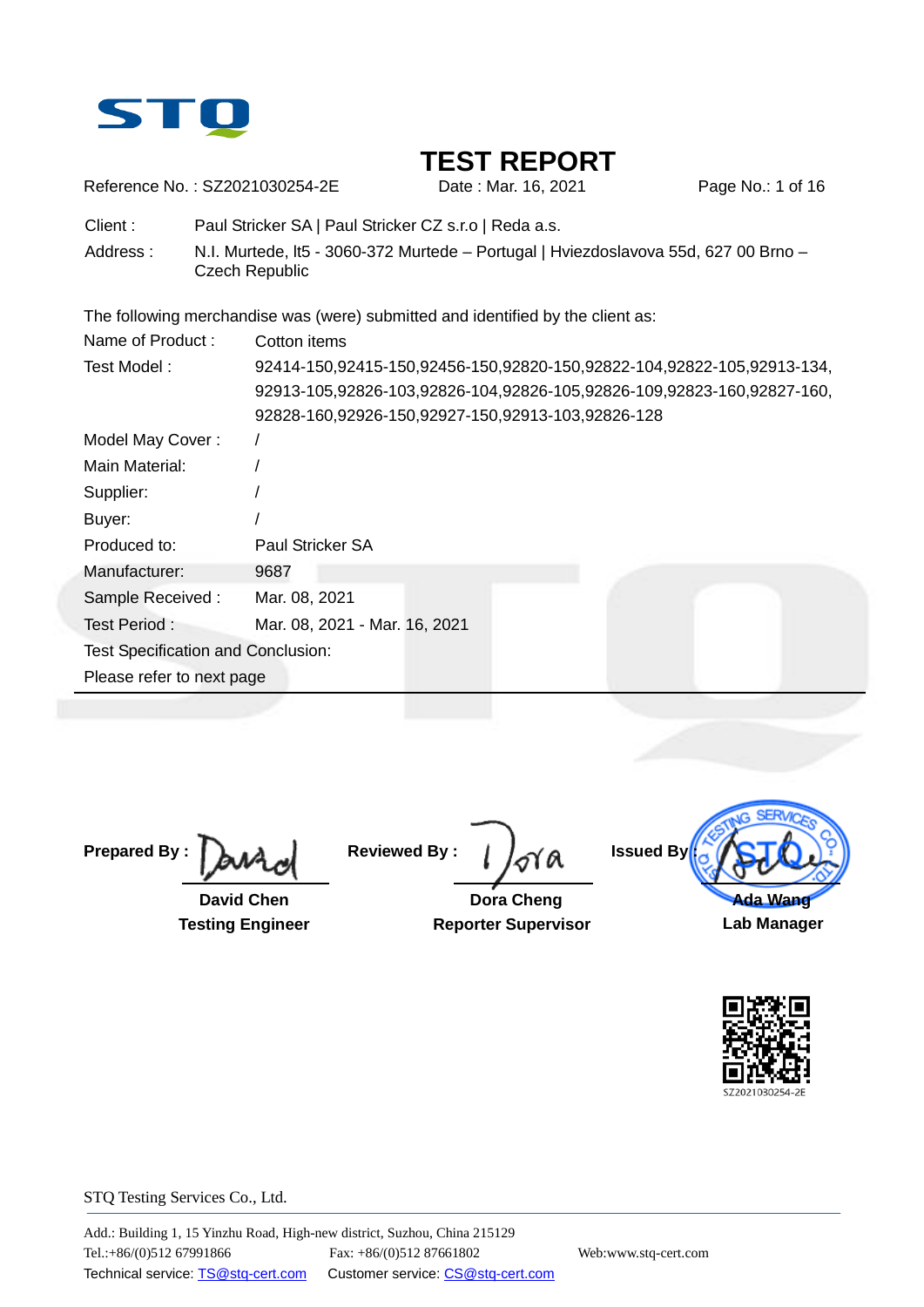

Reference No.: SZ2021030254-2E Date : Mar. 16, 2021 Page No.: 2 of 16

|                  | <b>Test Request</b>                                                          | <b>Conclusion</b> |
|------------------|------------------------------------------------------------------------------|-------------------|
| 1.               | AZO contents according to EC Regulation 1907/2006, REACH Annex XVII          | <b>PASS</b>       |
|                  | (entry 43)                                                                   |                   |
| 2.               | Organotin content according to EC Regulation 1907/2006, REACH Annex XVII     | <b>PASS</b>       |
|                  | (entry 20)                                                                   |                   |
| 3.               | Lead (Pb) content according to EC Regulation 1907/2006, REACH Annex XVII     | <b>PASS</b>       |
|                  | (entry 63)                                                                   |                   |
| $\overline{4}$ . | PBB content according to EC Regulation 1907/2006, REACH Annex XVII (entry 8) | <b>PASS</b>       |
| 5.               | Tris(aziridinyl)phosphinoxide content according to EC Regulation 1907/2006,  | <b>PASS</b>       |
|                  | REACH Annex XVII (entry 7)                                                   |                   |
| 6.               | Tris(2,3-dichloropropyl) phosphate(TDBPP) content according to EC Regulation | <b>PASS</b>       |
|                  | 1907/2006, REACH Annex XVII (entry 4)                                        |                   |
| 7.               | Cadmium (Cd) content according to EC Regulation 1907/2006,                   | <b>PASS</b>       |
|                  | <b>REACH Annex XVII (entry 23)</b>                                           |                   |
| 8.               | Polycyclic Aromatic Hydrocarbons (PAHs) contents according to                | <b>PASS</b>       |
|                  | AfPS GS 2019:01 PAK                                                          |                   |
| 9.               | Phthalate content according to EC Regulation 1907/2006,                      | <b>PASS</b>       |
|                  | REACH Annex XVII (entry 51&52)                                               |                   |

**\*\*\*\*\*\*\*\* To be continued \*\*\*\*\*\*\*\***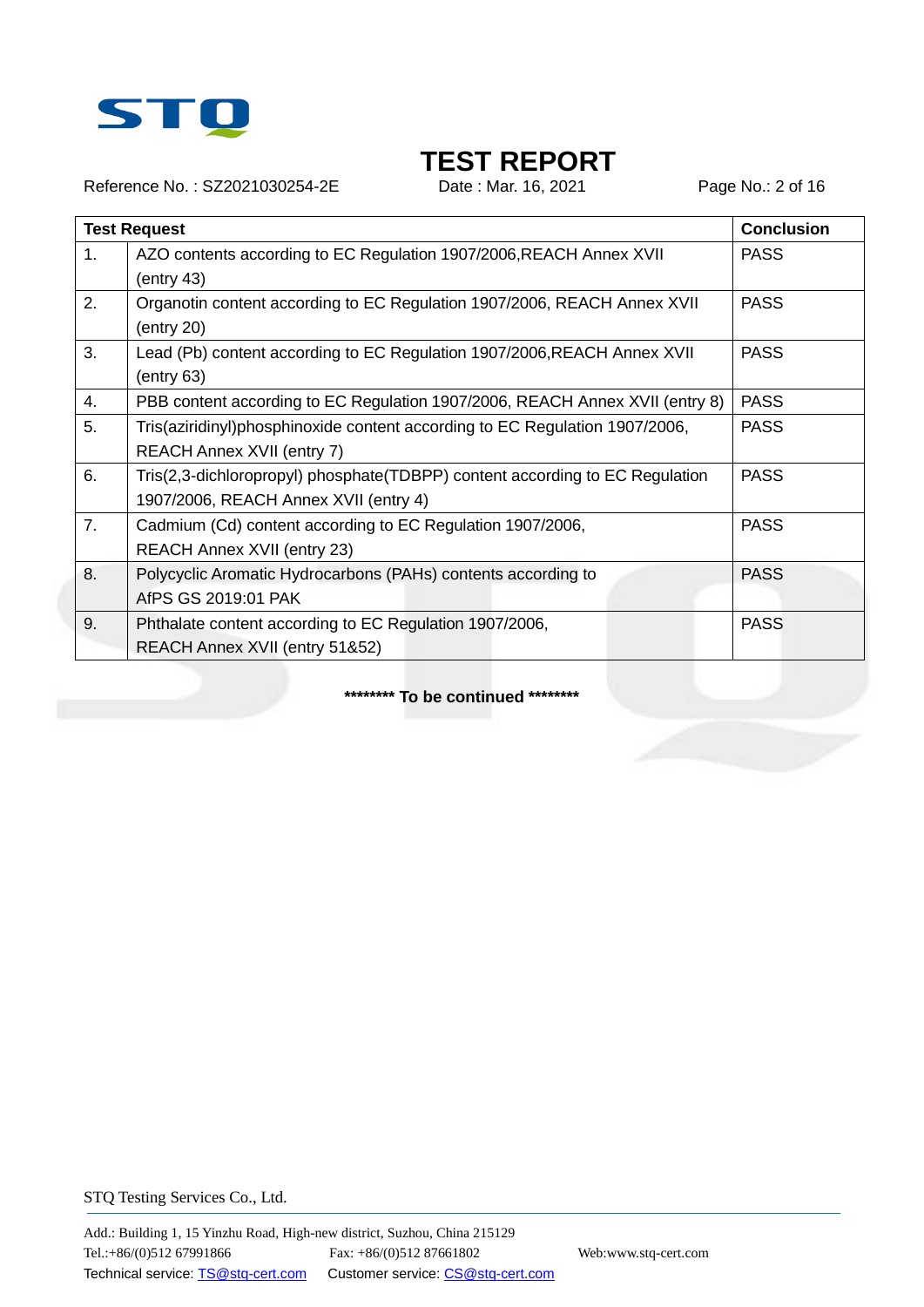

Reference No.: SZ2021030254-2E Date : Mar. 16, 2021 Page No.: 3 of 16

### **TEST RESULTS:**

### **1.AZO Contents**

**Test Method:** With reference to EN ISO 14362-1:2017, Analysis was performed by GC-MS.

| <b>Test Items</b> |                                       | <b>MDL</b> | <b>Test Results</b> | Limited |                       |         |
|-------------------|---------------------------------------|------------|---------------------|---------|-----------------------|---------|
|                   |                                       | (mg/kg)    | (mg/kg)             |         |                       | Value*  |
| CAS NO.           | prohibitive aromatic amines           |            | $1#^4$              | 5#      | $6#^{\blacktriangle}$ | (mg/kg) |
| $92 - 67 - 1$     | 4-Aminobiphenyl                       | 5          | N.D.                | N.D.    | N.D.                  | 30      |
| $92 - 87 - 5$     | Benzidine                             | 5          | N.D.                | N.D.    | N.D.                  | 30      |
| 95-69-2           | 4-Chloro-o-toluidine                  | 5          | N.D.                | N.D.    | N.D.                  | 30      |
| 91-59-8           | 2-Naphthylamine                       | 5          | N.D.                | N.D.    | N.D.                  | 30      |
| 97-56-3           | O-Aminoazotoluene                     | 5          | N.D.                | N.D.    | N.D.                  | 30      |
| 99-55-8           | 5-nitro-o-toluidine                   | 5          | N.D.                | N.D.    | N.D.                  | 30      |
| 106-47-8          | 4-Chloroaniline                       | 5          | N.D.                | N.D.    | N.D.                  | 30      |
| 615-05-4          | 4-methoxy-m-phenylenediamine          | 5          | N.D.                | N.D.    | N.D.                  | 30      |
| 101-77-9          | 4,4'-methylenedianiline               | 5          | N.D.                | N.D.    | N.D.                  | 30      |
| $91 - 94 - 1$     | 3,3'-Dichlorobenzidine                | 5          | N.D.                | N.D.    | N.D.                  | 30      |
| 119-90-4          | 3,3'-Dimethoxybenzidine               | 5          | N.D.                | N.D.    | N.D.                  | 30      |
| 119-93-7          | 3,3'-Dimethylbenzidine                | 5          | N.D.                | N.D.    | N.D.                  | 30      |
| 838-88-0          | 4,4'-methylenedi-o-toluidine          | 5          | N.D.                | N.D.    | N.D.                  | 30      |
| 120-71-8          | P-Cresidine                           | 5          | N.D.                | N.D.    | N.D.                  | 30      |
| $101 - 14 - 4$    | 4,4'-Methylene-bis-(2-Chloro-aniline) | 5          | N.D.                | N.D.    | N.D.                  | 30      |
| 101-80-4          | 4,4'-oxydianiline                     | 5          | N.D.                | N.D.    | N.D.                  | 30      |
| 139-65-1          | 4,4'-Thiodianiline                    | 5          | N.D.                | N.D.    | N.D.                  | 30      |
| $95 - 53 - 4$     | O-Toluidine                           | 5          | N.D.                | N.D.    | N.D.                  | 30      |
| 95-80-7           | 4-methyl-m-phenylenediamine           | 5          | N.D.                | N.D.    | N.D.                  | 30      |
| 137-17-7          | 2,4,5-Trimethylaniline                | 5          | N.D.                | N.D.    | N.D.                  | 30      |
| 60-09-03          | 4-Aminoazobenzene                     | 5          | N.D.                | N.D.    | N.D.                  | 30      |
| 90-04-0           | O-Anisidine                           | 5          | N.D.                | N.D.    | N.D.                  | 30      |

**\*\*\*\*\*\*\*\* To be continued \*\*\*\*\*\*\*\***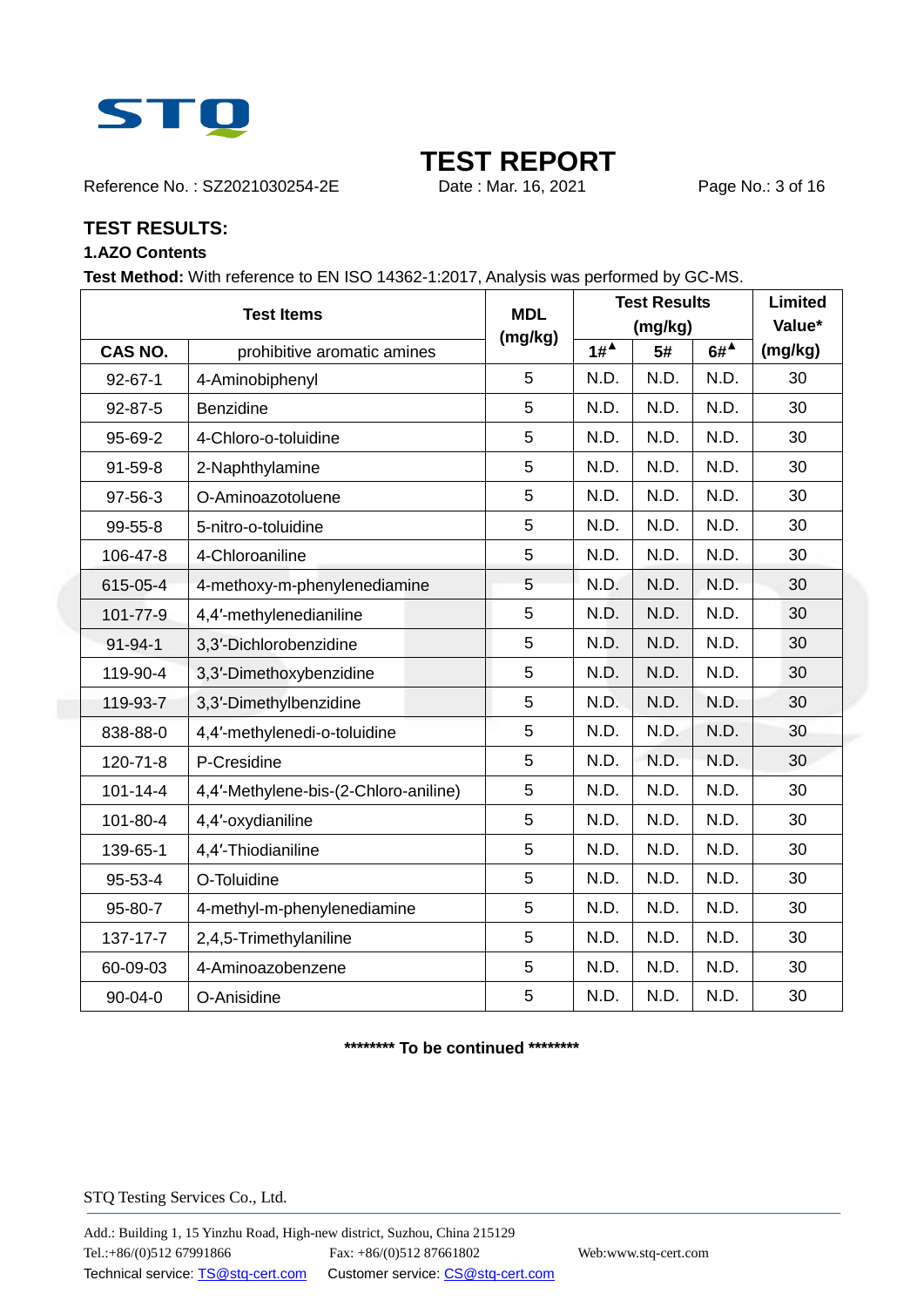

Reference No.: SZ2021030254-2E Date : Mar. 16, 2021 Page No.: 4 of 16

| <b>Test Items</b> |                                       | <b>MDL</b><br>(mg/kg)       | <b>Test Results</b><br>(mg/kg) |       | <b>Limited</b><br>Value* |         |
|-------------------|---------------------------------------|-----------------------------|--------------------------------|-------|--------------------------|---------|
| CAS NO.           |                                       | prohibitive aromatic amines |                                | $7\#$ | $8#^4$                   | (mg/kg) |
| $92 - 67 - 1$     | 4-Aminobiphenyl                       |                             | 5                              | N.D.  | N.D.                     | 30      |
| $92 - 87 - 5$     | Benzidine                             |                             | 5                              | N.D.  | N.D.                     | 30      |
| 95-69-2           | 4-Chloro-o-toluidine                  |                             | 5                              | N.D.  | N.D.                     | 30      |
| $91 - 59 - 8$     | 2-Naphthylamine                       |                             | 5                              | N.D.  | N.D.                     | 30      |
| $97 - 56 - 3$     | O-Aminoazotoluene                     |                             | 5                              | N.D.  | N.D.                     | 30      |
| $99 - 55 - 8$     | 5-nitro-o-toluidine                   |                             | 5                              | N.D.  | N.D.                     | 30      |
| 106-47-8          | 4-Chloroaniline                       |                             | 5                              | N.D.  | N.D.                     | 30      |
| 615-05-4          | 4-methoxy-m-phenylenediamine          |                             | 5                              | N.D.  | N.D.                     | 30      |
| 101-77-9          | 4,4'-methylenedianiline               |                             | 5                              | N.D.  | N.D.                     | 30      |
| $91 - 94 - 1$     | 3,3'-Dichlorobenzidine                |                             | 5                              | N.D.  | N.D.                     | 30      |
| 119-90-4          | 3,3'-Dimethoxybenzidine               |                             | 5                              | N.D.  | N.D.                     | 30      |
| 119-93-7          | 3,3'-Dimethylbenzidine                |                             | 5                              | N.D.  | N.D.                     | 30      |
| 838-88-0          | 4,4'-methylenedi-o-toluidine          |                             | 5                              | N.D.  | N.D.                     | 30      |
| 120-71-8          | P-Cresidine                           |                             | 5                              | N.D.  | N.D.                     | 30      |
| $101 - 14 - 4$    | 4,4'-Methylene-bis-(2-Chloro-aniline) |                             | 5                              | N.D.  | N.D.                     | 30      |
| 101-80-4          | 4,4'-oxydianiline                     |                             | 5                              | N.D.  | N.D.                     | 30      |
| 139-65-1          | 4,4'-Thiodianiline                    |                             | 5                              | N.D.  | N.D.                     | 30      |
| $95 - 53 - 4$     | O-Toluidine                           |                             | 5                              | N.D.  | N.D.                     | 30      |
| 95-80-7           | 4-methyl-m-phenylenediamine           |                             | 5                              | N.D.  | N.D.                     | 30      |
| 137-17-7          | 2,4,5-Trimethylaniline                |                             | 5                              | N.D.  | N.D.                     | 30      |
| 60-09-03          | 4-Aminoazobenzene                     |                             | 5                              | N.D.  | N.D.                     | 30      |
| $90 - 04 - 0$     | O-Anisidine                           |                             | 5                              | N.D.  | N.D.                     | 30      |

**Remark:** \* The Limited value is based on EC Regulation 1907/2006,REACH Annex XVII (entry 43).

### **\*\*\*\*\*\*\*\* To be continued \*\*\*\*\*\*\*\***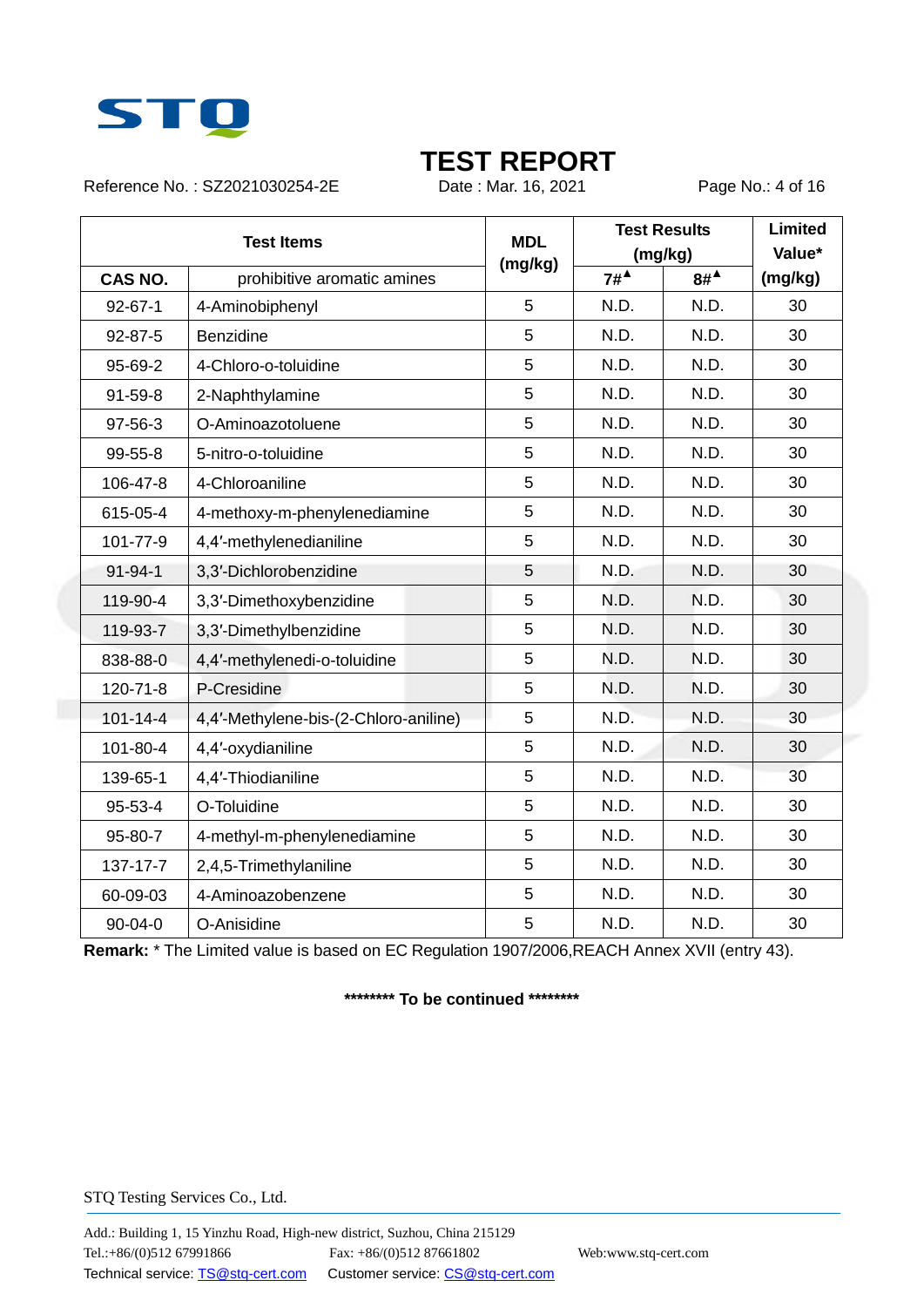

Reference No.: SZ2021030254-2E Date : Mar. 16, 2021 Page No.: 5 of 16

### **2.Organotin Content**

**Test Method:** With reference to DIN EN ISO 17353-2005, Analysis was performed by GC-MS.

| <b>Test Items</b>    | <b>Unit</b> | <b>MDL</b> |                                        | <b>Test Results</b> |                                        |         |  |
|----------------------|-------------|------------|----------------------------------------|---------------------|----------------------------------------|---------|--|
|                      |             |            | $1#$ <sup><math>\triangle</math></sup> | 5#                  | $6#$ <sup><math>\triangle</math></sup> | Value** |  |
| Dioctyl tin (DOT)    | mg/kg       | 0.1        | N.D.                                   | N.D.                | N.D.                                   | 1000    |  |
| Dibutyl tin (DBT)    | mg/kg       | 0.1        | N.D.                                   | N.D.                | N.D.                                   | 1000    |  |
| Tributyl tin (TBT)   | mg/kg       | 0.1        | N.D.                                   | N.D.                | N.D.                                   | 1000    |  |
| Triphenyl tin (TphT) | mg/kg       | 0.1        | N.D.                                   | N.D.                | N.D.                                   | 1000    |  |

| Test Items           | <b>Unit</b> | <b>MDL</b> |        | <b>Test Results</b> | Limited |
|----------------------|-------------|------------|--------|---------------------|---------|
|                      |             |            | $7#^4$ | $8#^4$              | Value** |
| Dioctyl tin (DOT)    | mg/kg       | 0.1        | N.D.   | N.D.                | 1000    |
| Dibutyl tin (DBT)    | mg/kg       | 0.1        | N.D.   | N.D.                | 1000    |
| Tributyl tin (TBT)   | mg/kg       | 0.1        | N.D.   | N.D.                | 1000    |
| Triphenyl tin (TphT) | mg/kg       | 0.1        | N.D.   | N.D.                | 1000    |

**Remark:** \***\***The Limited value is based on EC Regulation 1907/2006, REACH Annex XVII (entry 20)

### **3.Lead(Pb) Content**

**Test Method:** With reference to EPA 3052-1996 & EPA 6010D-2018, Analysis was performed by ICP-AES.

| <b>MDL</b><br><b>Test Item</b> |         |                                        | <b>Test Results</b><br>(mg/kg) | <b>Limited Value***</b> |      |         |
|--------------------------------|---------|----------------------------------------|--------------------------------|-------------------------|------|---------|
|                                | (mg/kg) | $1#$ <sup><math>\triangle</math></sup> | $2#^{\blacktriangle}$          | 4#                      | 5#   | (mg/kg) |
| Lead(Pb)                       | 10      | N.D                                    | N.D.                           | N.D.                    | N.D. | 500     |

| <b>Test Item</b> | <b>MDL</b><br>(mg/kg) | <b>Test Results</b><br>(mg/kg) |        |        | <b>Limited Value***</b> |
|------------------|-----------------------|--------------------------------|--------|--------|-------------------------|
|                  |                       | $6#^{\blacktriangle}$          | $7#^4$ | $8#^4$ | (mg/kg)                 |
| Lead(Pb)         | 10                    | N.D.                           | N.D.   | N.D.   | 500                     |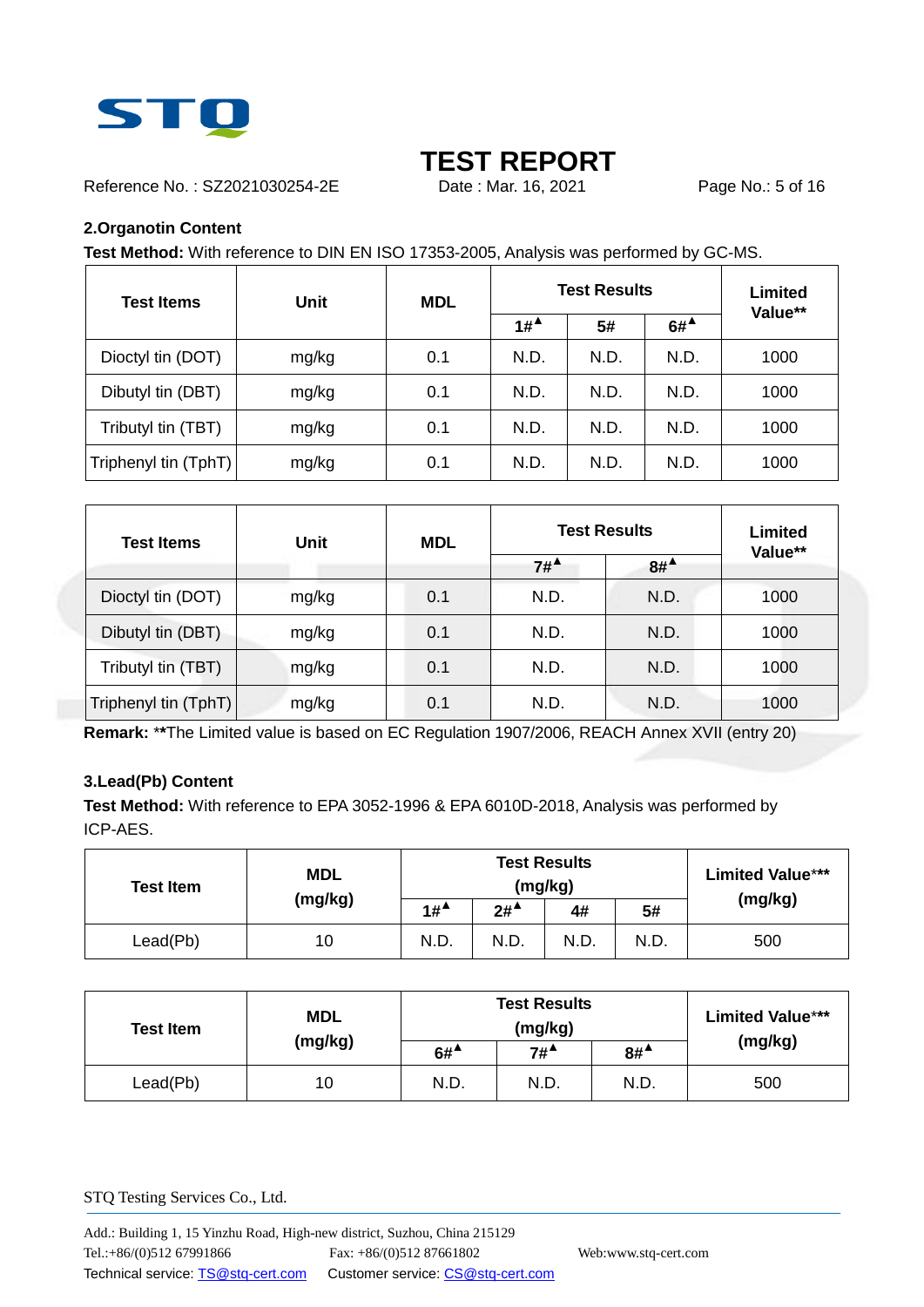

Reference No.: SZ2021030254-2E Date : Mar. 16, 2021 Page No.: 6 of 16

**Test Method:** With reference to EPA 3050B-1996 & EPA 6010D-2018, Analysis was performed by ICP-AES.

| <b>Test Item</b> | <b>MDL</b><br>(mg/kg) | <b>Test Results</b><br>(mg/kg)<br>$3#^4$ | <b>Limited Value***</b><br>(mg/kg) |
|------------------|-----------------------|------------------------------------------|------------------------------------|
| Lead(Pb)         | 10                    | N.D.                                     | 500                                |

**Remark:** \*\***\***The Limited value is based on EC Regulation 1907/2006,REACH Annex XVII (entry 63).

### **4.PBB Content**

**Test Method:** With reference to EPA 3550C-2007& EPA 8270E-2018, Analysis was performed by GC-MS.

| <b>Test Item</b> | <b>MDL</b> | <b>Test Results</b><br>(mg/kg) |      | <b>Limited Value****</b>               |         |
|------------------|------------|--------------------------------|------|----------------------------------------|---------|
|                  | (mg/kg)    | $1#^4$                         | 5#   | $6#$ <sup><math>\triangle</math></sup> | (mg/kg) |
| <b>PBB</b>       | 5          | N.D.                           | N.D. | N.D.                                   | Absent  |

| <b>Test Item</b> | <b>MDL</b> | <b>Test Results</b><br>(mg/kg) |                       | <b>Limited Value****</b> |
|------------------|------------|--------------------------------|-----------------------|--------------------------|
|                  | (mg/kg)    | $7#^4$                         | $8#^{\blacktriangle}$ | (mg/kg)                  |
| <b>PBB</b>       | ວ          | N.D.                           | N.D.                  | Absent                   |

**Remark:** \***\*\*\***The Limited value is based on EC Regulation 1907/2006, REACH Annex XVII (entry 8).

### **5.Tris(aziridinyl)phosphinoxide content**

**Test Method:** With reference to DIN EN 16377-2013, Analysis was performed with GC-MS.

| <b>Test Item</b>              | <b>MDL</b> | <b>Test Results</b><br>(mg/kg) |      |        | <b>Limited Value*****</b> |  |
|-------------------------------|------------|--------------------------------|------|--------|---------------------------|--|
|                               | (mg/kg)    | $1#^4$                         | 5#   | $6#^4$ | (mg/kg)                   |  |
| Tris(aziridinyl)phosphinoxide | 50         | N.D.                           | N.D. | N.D.   | Absent                    |  |

| <b>Test Item</b>              | <b>MDL</b> | <b>Test Results</b><br>(mg/kg)         | <b>Limited Value*****</b> |         |
|-------------------------------|------------|----------------------------------------|---------------------------|---------|
|                               | (mg/kg)    | $7#$ <sup><math>\triangle</math></sup> | $8#^4$                    | (mg/kg) |
| Tris(aziridinyl)phosphinoxide | 50         | N.D.                                   | N.D.                      | Absent  |

**Remark:** \***\*\***\***\***The Limited value is based on EC Regulation 1907/2006, REACH Annex XVII (entry 7).

STQ Testing Services Co., Ltd.

Add.: Building 1, 15 Yinzhu Road, High-new district, Suzhou, China 215129 Tel.:+86/(0)512 67991866 Fax: +86/(0)512 87661802 Web:www.stq-cert.com Technical service[: TS@stq-cert.com](mailto:TS@stq-cert.com)  Customer service: [CS@stq-cert.com](mailto:CS@stq-cert.com)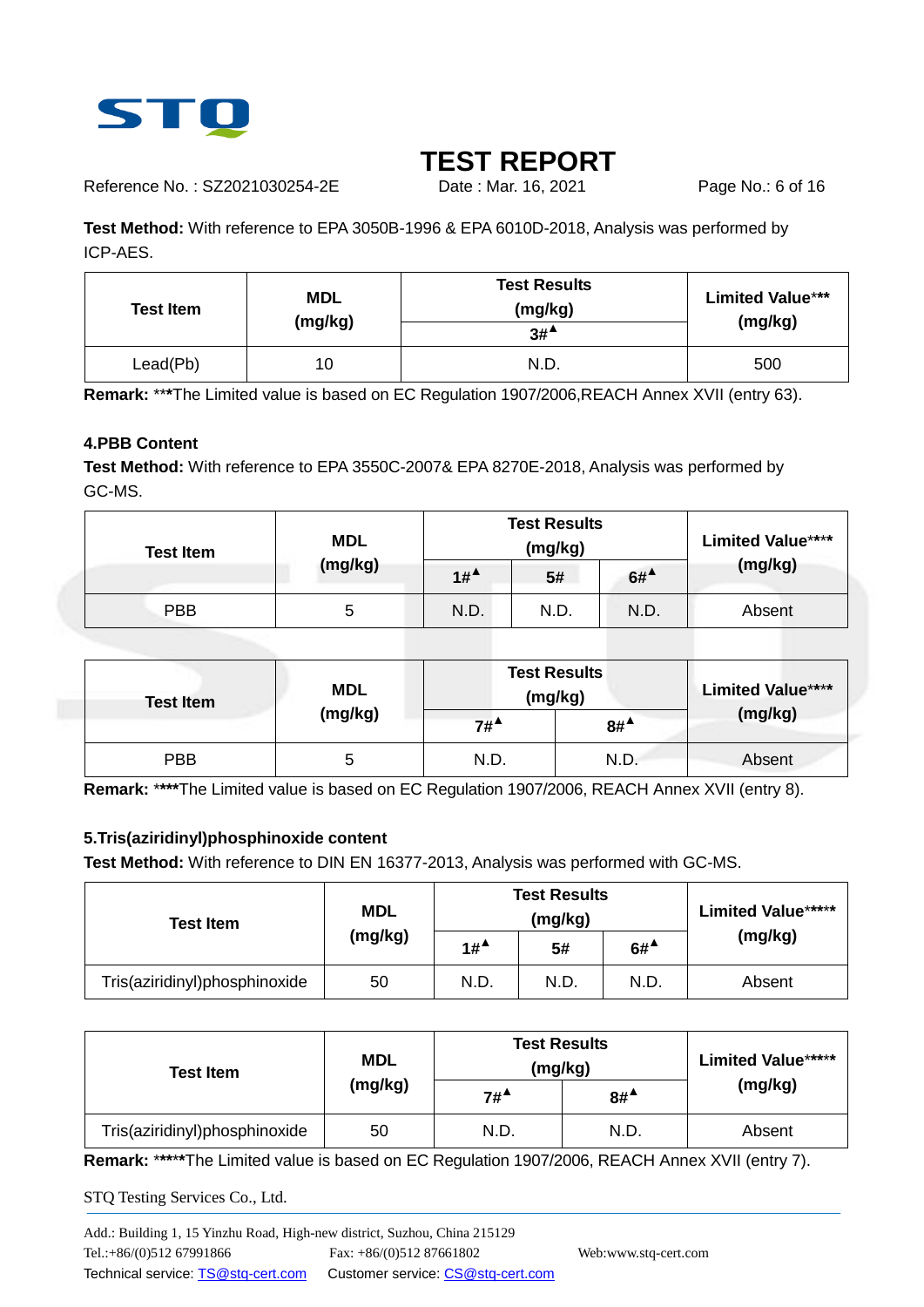

Reference No.: SZ2021030254-2E Date : Mar. 16, 2021 Page No.: 7 of 16

### **6.Tris(2,3-dichloropropyl) phosphate(TDBPP) content**

**Test Method:** With reference to EPA 3550C-2007& EPA 8270E-2018, Analysis was performed by GC-MS.

| <b>MDL</b><br><b>Test Item</b>               |         |        | <b>Test Results</b><br>(mg/kg) | <b>Limited Value******</b>             |         |
|----------------------------------------------|---------|--------|--------------------------------|----------------------------------------|---------|
|                                              | (mg/kg) | $1#^4$ | 5#                             | $6#$ <sup><math>\triangle</math></sup> | (mg/kg) |
| Tris(2,3-dichloropropyl)<br>phosphate(TDBPP) | 50      | N.D.   | N.D.                           | N.D.                                   | Absent  |

| <b>Test Item</b>                             | <b>MDL</b> | <b>Test Results</b><br>(mg/kg) |        |        |  | <b>Limited Value******</b><br>(mg/kg) |
|----------------------------------------------|------------|--------------------------------|--------|--------|--|---------------------------------------|
|                                              | (mg/kg)    | $7#^4$                         | $8#^4$ |        |  |                                       |
| Tris(2,3-dichloropropyl)<br>phosphate(TDBPP) | 50         | N.D.                           | N.D.   | Absent |  |                                       |

**Remark: \***\***\*\***\***\***The Limited value is based on EC Regulation 1907/2006, REACH Annex XVII (entry 4).

### **7.Cadmium (Cd) Content**

**Test Method:** With reference to EN 1122- 2001 Method B, Analysis was performed by ICP-AES.

| Test Item(s) | <b>MDL</b><br>(mg/kg) | <b>Test Results</b><br>(mg/kg)<br>4# | Limited Value <sup>#</sup><br>(mg/kg) |
|--------------|-----------------------|--------------------------------------|---------------------------------------|
| Cadmium (Cd) | 10                    | N.D.                                 | 100                                   |

**Remark:** # The Limited value is based on EC Regulation 1907/2006, REACH Annex XVII (entry 23).

**\*\*\*\*\*\*\*\* To be continued \*\*\*\*\*\*\*\***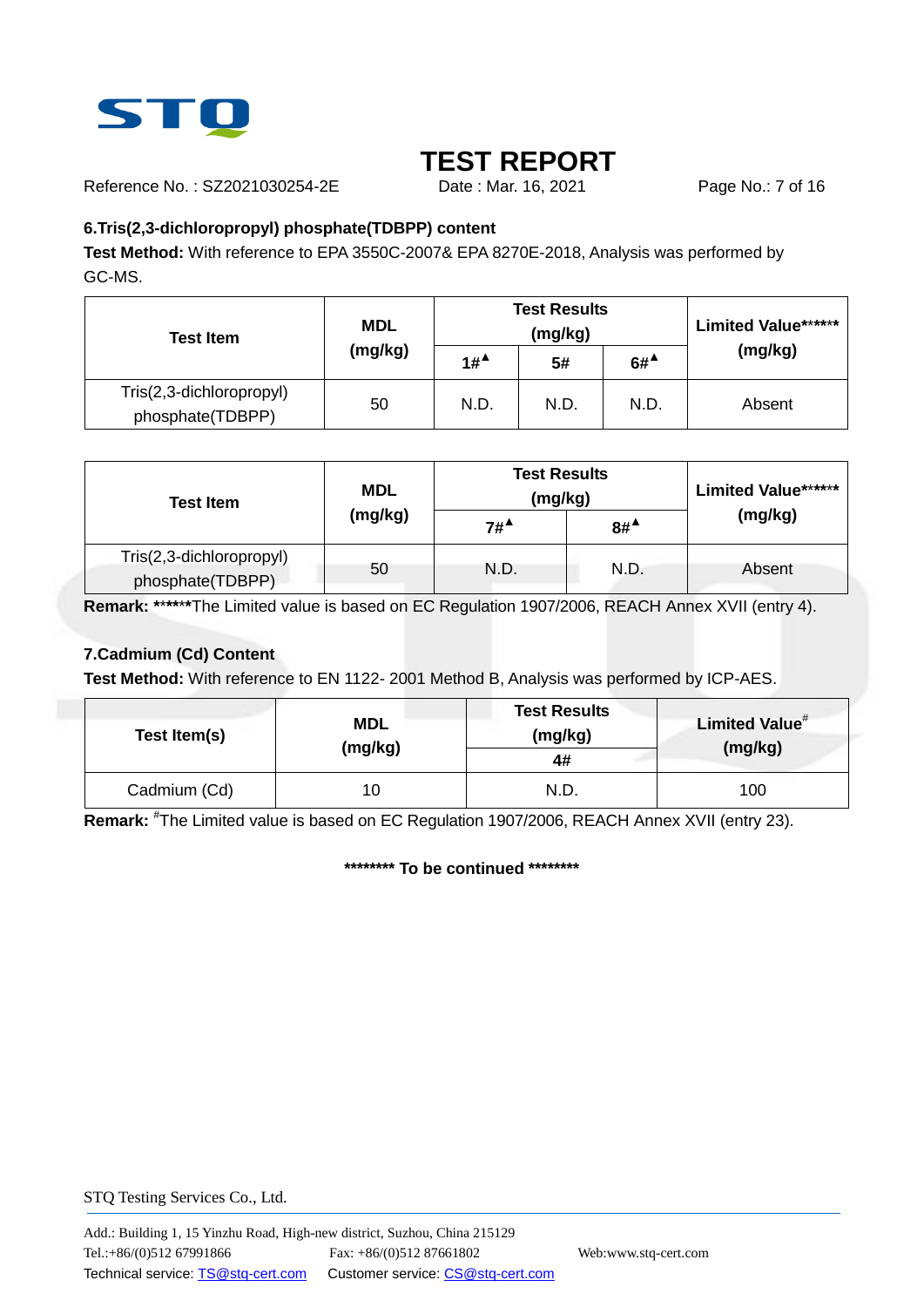

Reference No.: SZ2021030254-2E Date : Mar. 16, 2021 Page No.: 8 of 16

#### **8.PAHs Contents**

**Test Method:** With reference to AfPS GS 2019:01 PAK, Analysis was performed by GC-MS.

| <b>Test Items</b><br><b>Unit</b> |       | <b>MDL</b> | <b>Test Results</b> |
|----------------------------------|-------|------------|---------------------|
|                                  |       |            | 4#                  |
| Naphthalene                      |       | 0.1        | N.D.                |
| Phenanthrene                     |       | 0.1        | N.D.                |
| Anthracene                       |       | 0.1        | N.D.                |
| Fluoranthene                     |       | 0.1        | N.D.                |
| Pyrene                           |       | 0.1        | N.D.                |
| Benzo[a]anthracene               |       | 0.1        | N.D.                |
| Chrysene                         |       | 0.1        | N.D.                |
| Benzo[b]fluoranthene             |       | 0.1        | N.D.                |
| Benzo[k]fluoranthene             | mg/kg | 0.1        | N.D.                |
| Benzo[a]pyrene                   |       | 0.1        | N.D.                |
| Indeno[1,2,3-cd]pyrene           |       | 0.1        | N.D.                |
| Dibenzo[a,h]anthracene           |       | 0.1        | N.D.                |
| Benzo[g,h,i]perylene             |       | 0.1        | N.D.                |
| Benzo[j]fluoranthene             |       | 0.1        | N.D.                |
| Benzo[e]pyrene                   |       | 0.1        | N.D.                |
| Sum of 15 PAHs                   |       |            | N.D.                |

**\*\*\*\*\*\*\*\* To be continued \*\*\*\*\*\*\*\***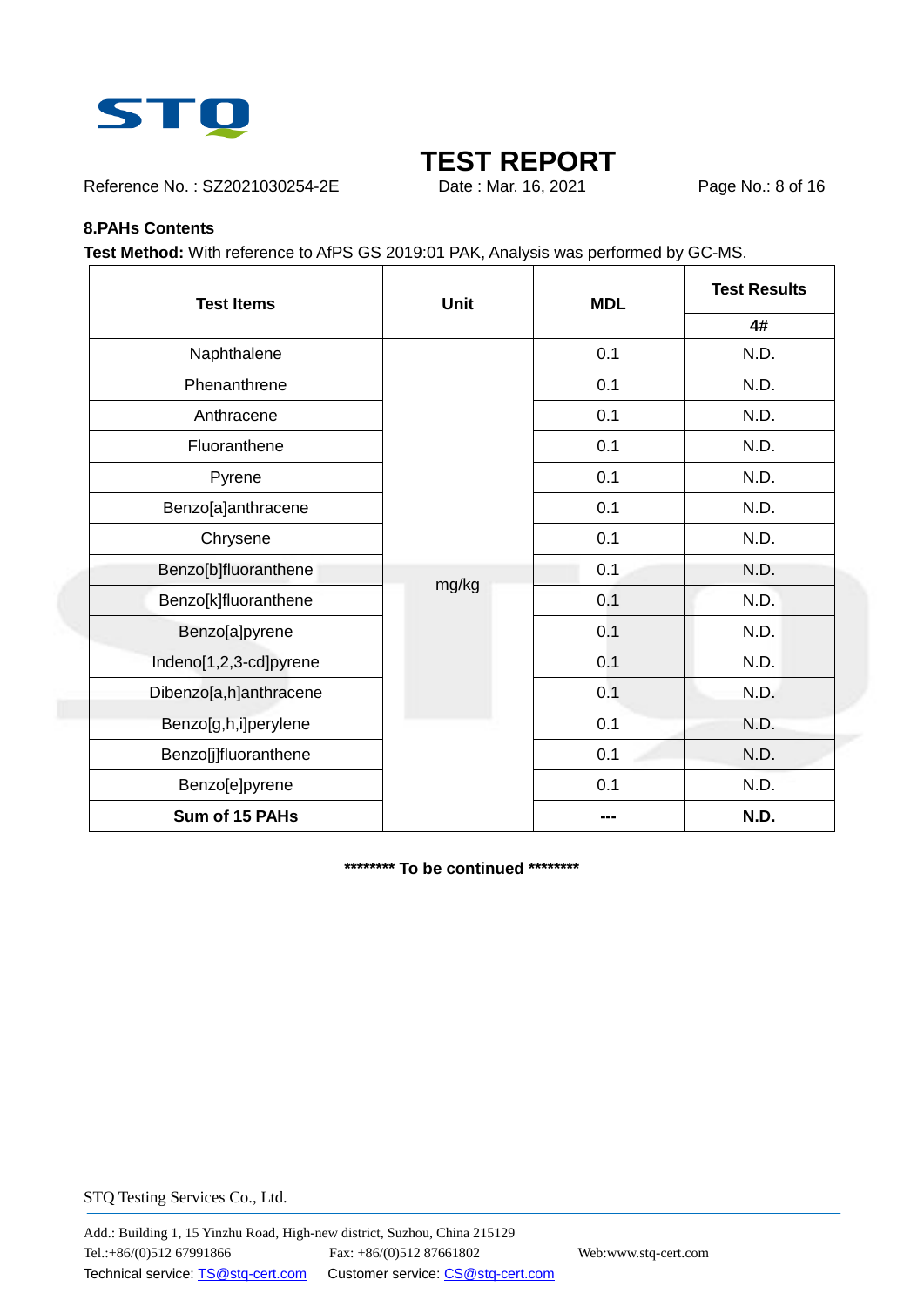

Reference No.: SZ2021030254-2E Date : Mar. 16, 2021 Page No.: 9 of 16

## **LIMITS(mg/kg) FOR PAH IN PRODUCTS:**

| Parameter              | Category 1                      | Category2                |                               | Category 3                  |                           |  |
|------------------------|---------------------------------|--------------------------|-------------------------------|-----------------------------|---------------------------|--|
|                        | Materials intended to           | Materials not covered by |                               | Materials not covered by    |                           |  |
|                        | be placed in the                | category 1, coming into  |                               | category 1 nor by category  |                           |  |
|                        | mouth, or materials in          |                          | long-term contact (more than  |                             | 2, coming into short-term |  |
|                        | toys according to               |                          | 30s) or short-term repetitive | contact (up to 30s) with    |                           |  |
|                        | Directive 2009/48/EC            |                          | contactb with skin during the | skin during the intended or |                           |  |
|                        | or materials in articles        |                          | intended or foreseeable use   | foreseeable use             |                           |  |
|                        | for the use by                  |                          |                               |                             |                           |  |
|                        | children up to 3 years          |                          |                               |                             |                           |  |
|                        | of age<br>coming into long-term | a. use by                | b. other                      | a. use by                   | b. other                  |  |
|                        | contact with skin               | children                 | consumer                      | children                    | consumer                  |  |
|                        | (more than 30s)                 |                          | products                      |                             | products                  |  |
|                        | during the intended             |                          |                               |                             |                           |  |
|                        | usea                            |                          |                               |                             |                           |  |
| Naphthalene            | < 1                             | $\lt 2$                  |                               | < 10                        |                           |  |
| Phenanthrene           |                                 |                          |                               |                             |                           |  |
| Anthracene             | Total $<$ 1                     | Total $<$ 5              | Total $<$ 10                  | Total $<$ 20                | Total $< 50$              |  |
| Fluoranthene           |                                 |                          |                               |                             |                           |  |
| Pyrene                 |                                 |                          |                               |                             |                           |  |
| Benzo[a]anthracene     | < 0.2                           | < 0.2                    | < 0.5                         | < 0.5                       | < 1                       |  |
| Chrysene               | < 0.2                           | < 0.2                    | < 0.5                         | < 0.5                       | < 1                       |  |
| Benzo[b]fluoranthene   | < 0.2                           | < 0.2                    | < 0.5                         | < 0.5                       | < 1                       |  |
| Benzo[k]fluoranthene   | < 0.2                           | < 0.2                    | < 0.5                         | < 0.5                       | < 1                       |  |
| Benzo[a]pyrene         | < 0.2                           | < 0.2                    | < 0.5                         | < 0.5                       | < 1                       |  |
| Indeno[1,2,3-cd]pyrene | < 0.2                           | < 0.2                    | < 0.5                         | < 0.5                       | < 1                       |  |
| Dibenzo[a,h]anthracene | < 0.2                           | < 0.2                    | < 0.5                         | < 0.5                       | < 1                       |  |
| Benzo[g,h,i]perylene   | < 0.2                           | < 0.2                    | < 0.5                         | < 0.5                       | < 1                       |  |
| Benzo[j]fluoranthene   | < 0.2                           | < 0.2                    | < 0.5                         | < 0.5                       | < 1                       |  |
| Benzo[e]pyrene         | < 0.2                           | < 0.2                    | < 0.5                         | < 0.5                       | < 1                       |  |
| Sum of 15 PAHs         | < 1                             | < 5                      | < 10                          | < 20                        | < 50                      |  |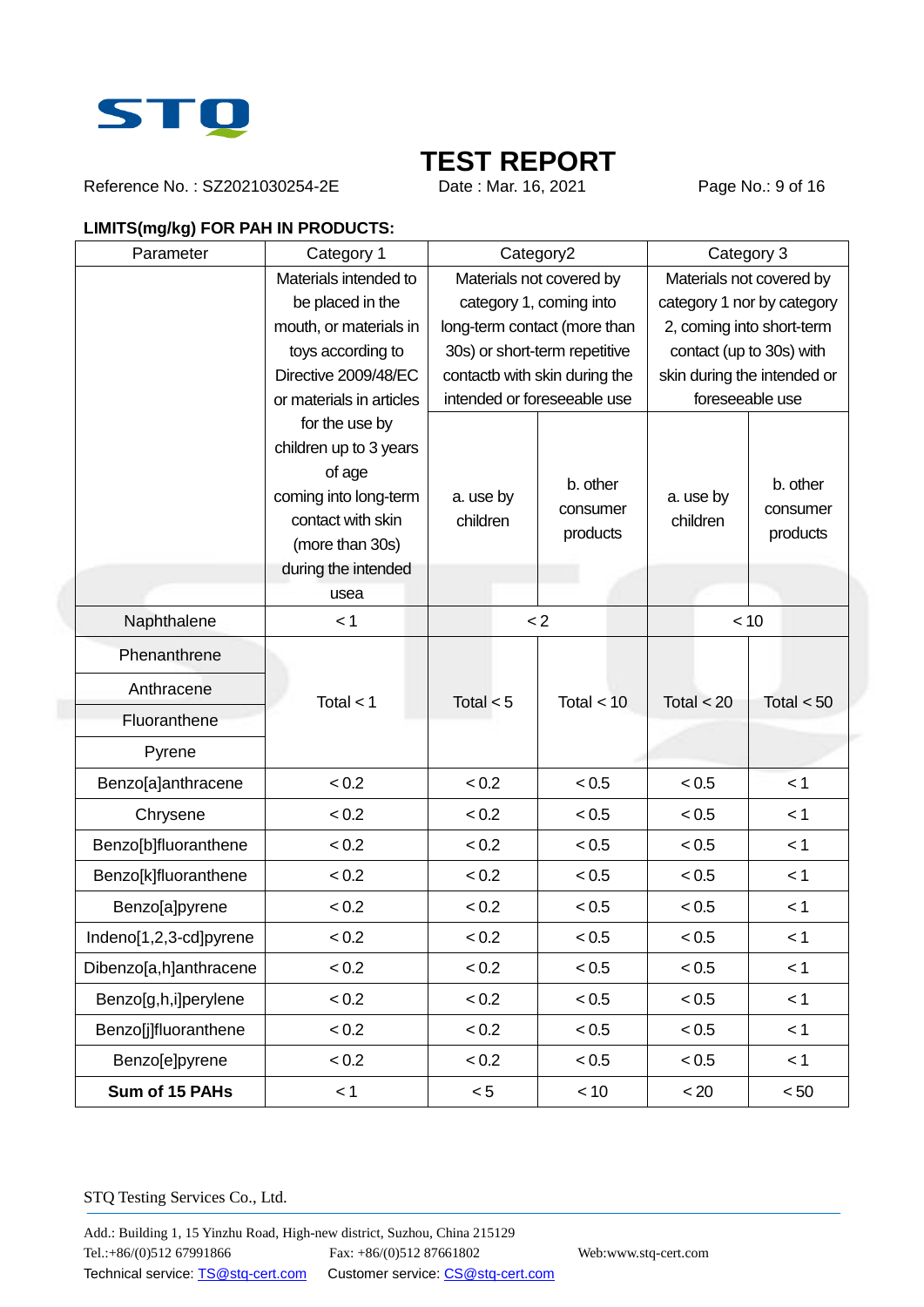

Reference No.: SZ2021030254-2E Date: Mar. 16, 2021 Page No.: 10 of 16

### **9.Phthalates Content**

**Test Method:** With reference to EN 14372-2004, Analysis was performed by GC-MS. (9-1) For plasticized materials (including toys and childcare articles)

| Test Item(s)                     | Unit | <b>MDL</b> | <b>Test Results</b> | Limited Value## |  |
|----------------------------------|------|------------|---------------------|-----------------|--|
|                                  |      |            | 4#                  |                 |  |
| Dibutyl Phthalate((DBP)          |      | 0.005      | N.D.                |                 |  |
| Benzylbutyl Phthalate(BBP)       |      | 0.005      | N.D.                |                 |  |
| Di-(2-ethylhexyl)Phthalate(DEHP) | $\%$ | 0.005      | N.D.                |                 |  |
| Di-isobutyl phthalate (DIBP)     |      | 0.005      | N.D.                |                 |  |
| Total (DBP+BBP+DEHP+DIBP)        |      | ---        | < 0.020             | < 0.1           |  |

(9-2) For toys and childcare articles that can be mouthed

| Test Item(s)                | Unit | <b>MDL</b> | <b>Test Results</b><br>4# | Limited Value <sup>##</sup> |
|-----------------------------|------|------------|---------------------------|-----------------------------|
| Di-iso-nonylphthalate(DINP) |      | 0.005      | N.D.                      |                             |
| Di-n-octylphthalate(DNOP)   |      | 0.005      | N.D.                      |                             |
| Di-iso-decylphthalate(DIDP) | %    | 0.005      | N.D.                      |                             |
| Total (DINP+DNOP+DIDP)      |      |            | < 0.015                   | < 0.1                       |

**Remark:** ##The Limited value is based on EC Regulation 1907/2006, REACH Annex XVII (entry 51&52).

**Note :** 1) MDL = Method Detection Limit.

- 2) N.D. = Not detected, less than MDL.
- 3) "**---**" = Not Regulated.
- 4)  $%$  = Percentage by weight.
- 5) **▲**As the client required, the sample was tested in mixture.

**\*\*\*\*\*\*\*\* To be continued \*\*\*\*\*\*\*\***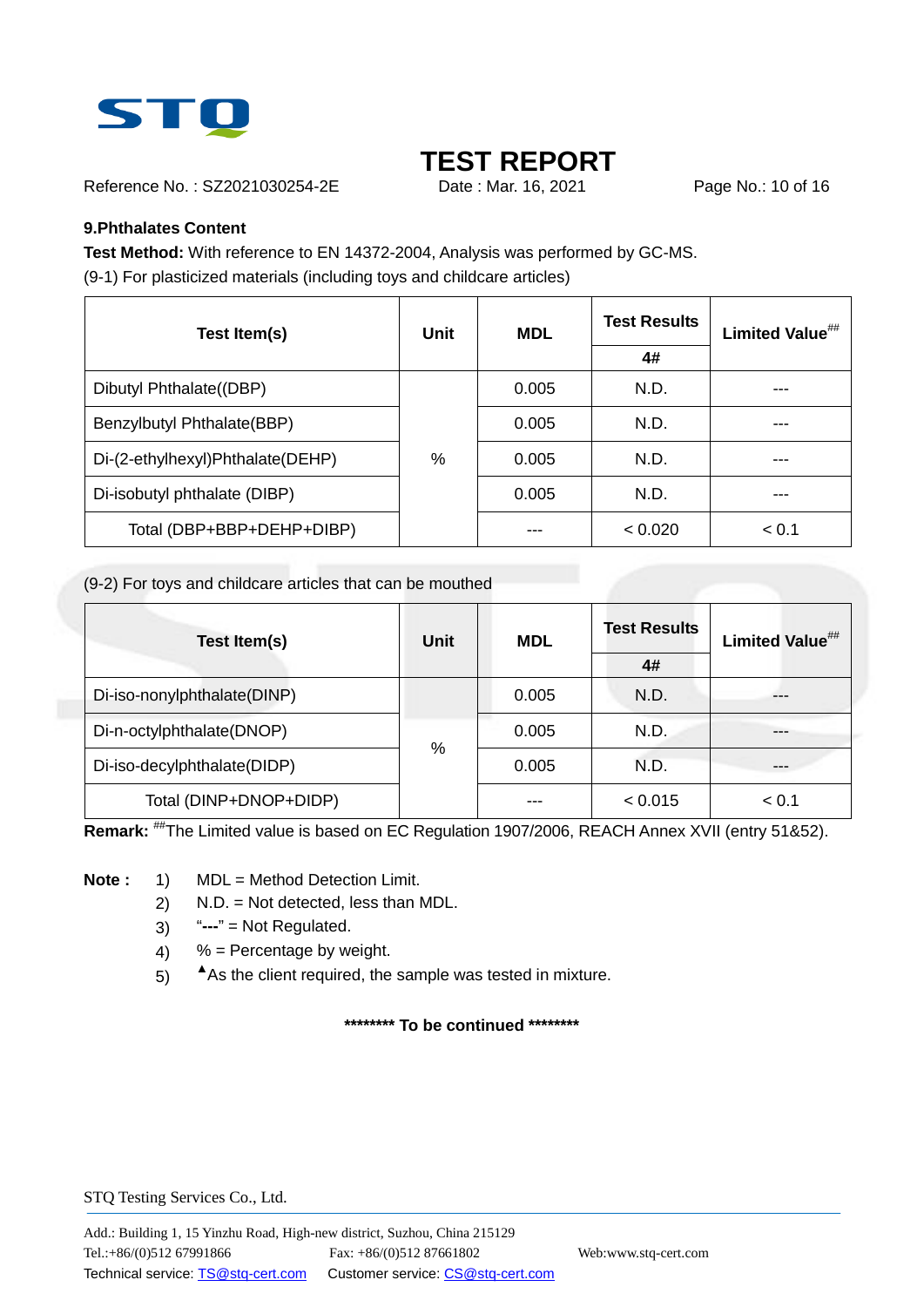

Reference No.: SZ2021030254-2E Date: Mar. 16, 2021 Page No.: 11 of 16

### **Test Part Description:**

- 1# Beige ribbon + beige body + beige grid
- 2# Beige zipper cloth + yellow ribbon
- 3# Copper metal zipper head + copper metal zipper brand
- 4# Beige zipper teeth
- 5# Yellow body
- 6# Blue ribbon+ black ribbon+ green ribbon
- 7# Red ribbon+ orange ribbon+ white body
- 8# Deep red fabric+ navy blue fabric+ beige cord



### **SAMPLE PHOTOS**







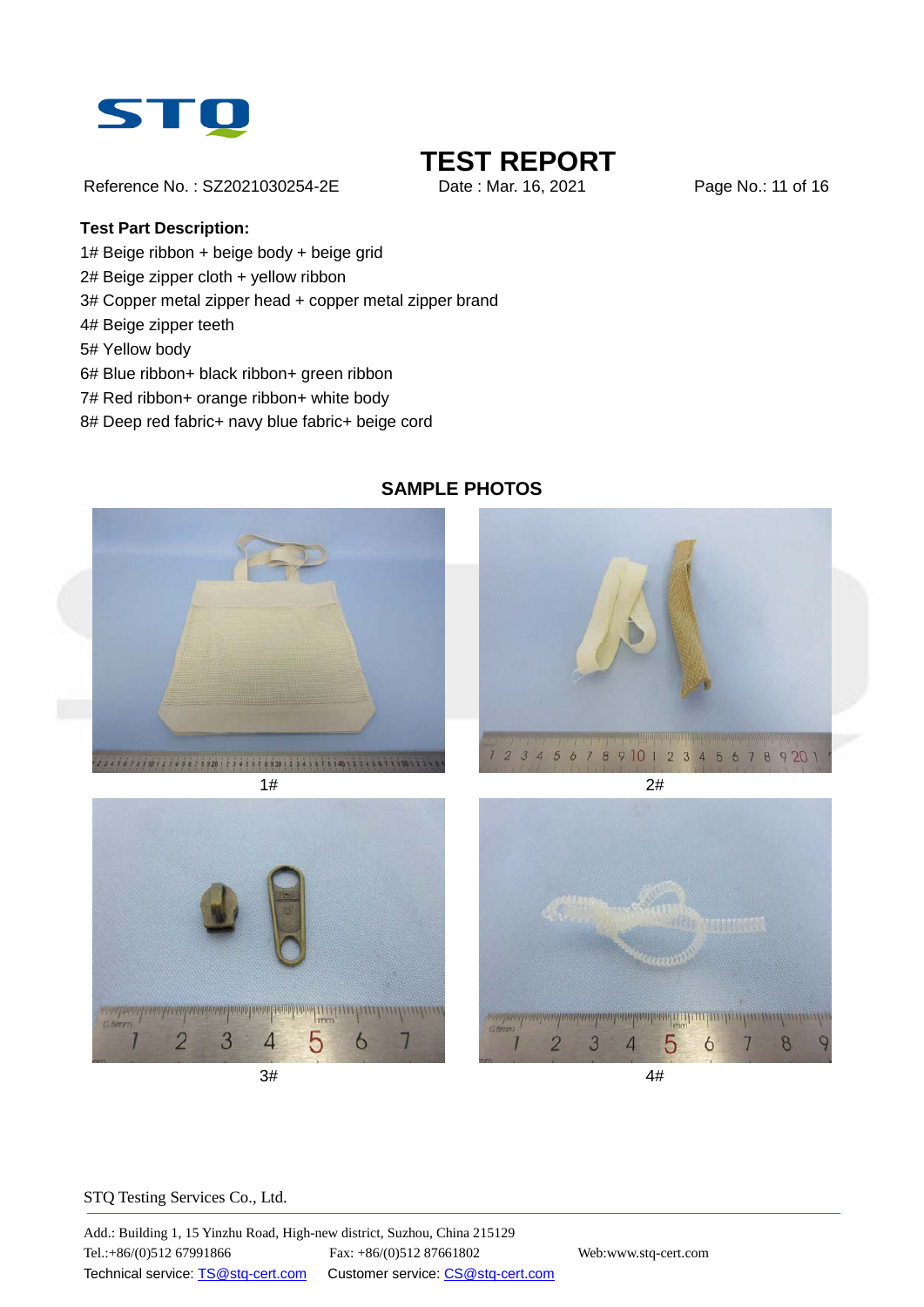

Reference No.: SZ2021030254-2E Date: Mar. 16, 2021 Page No.: 12 of 16

**TEST REPORT**<br>Date : Mar. 16, 2021



**PRODUCT PHOTOS**



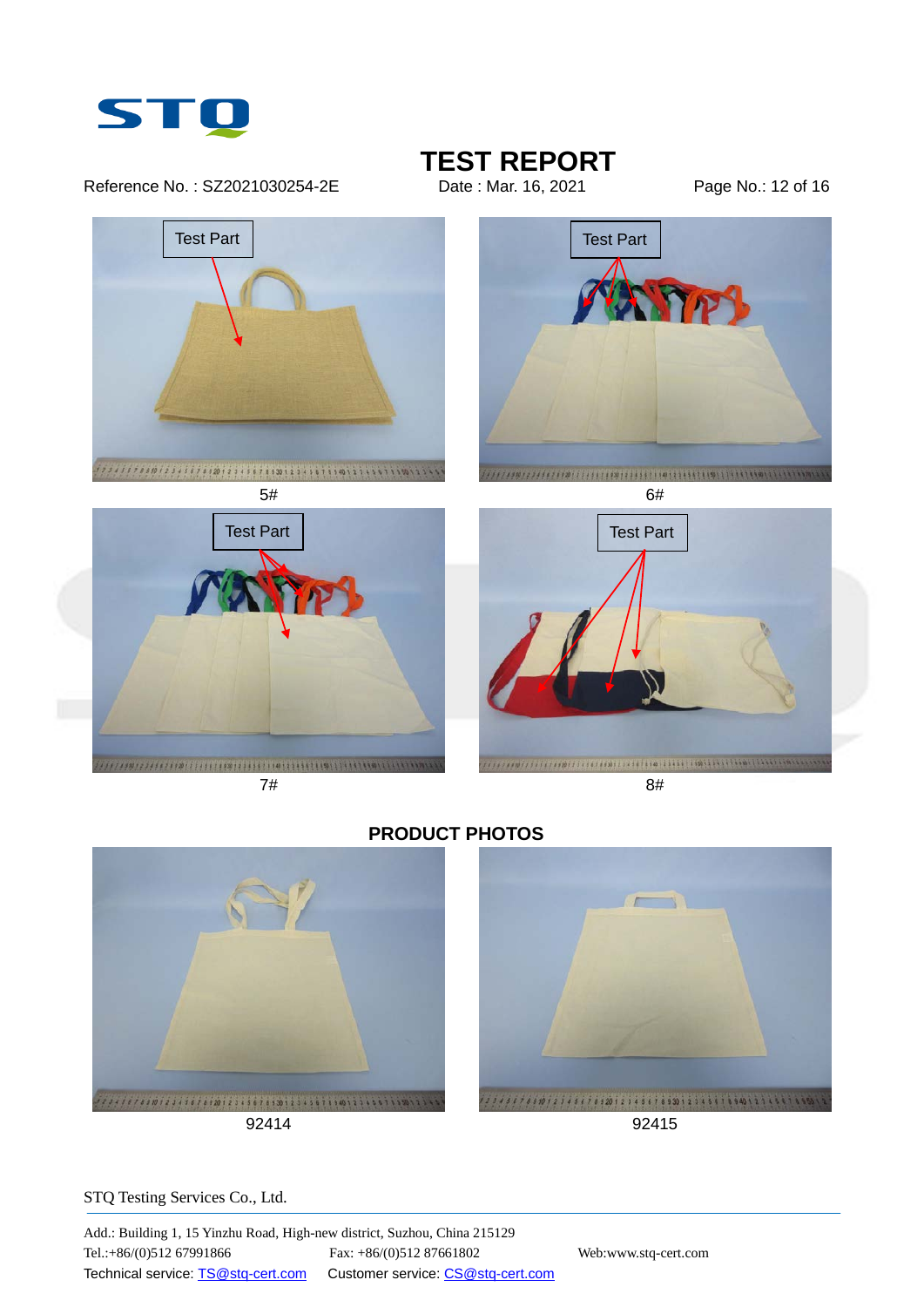

#### Reference No.: SZ2021030254-2E Date: Mar. 16, 2021 Page No.: 13 of 16

**TEST REPORT**<br>Date : Mar. 16, 2021



92826 92827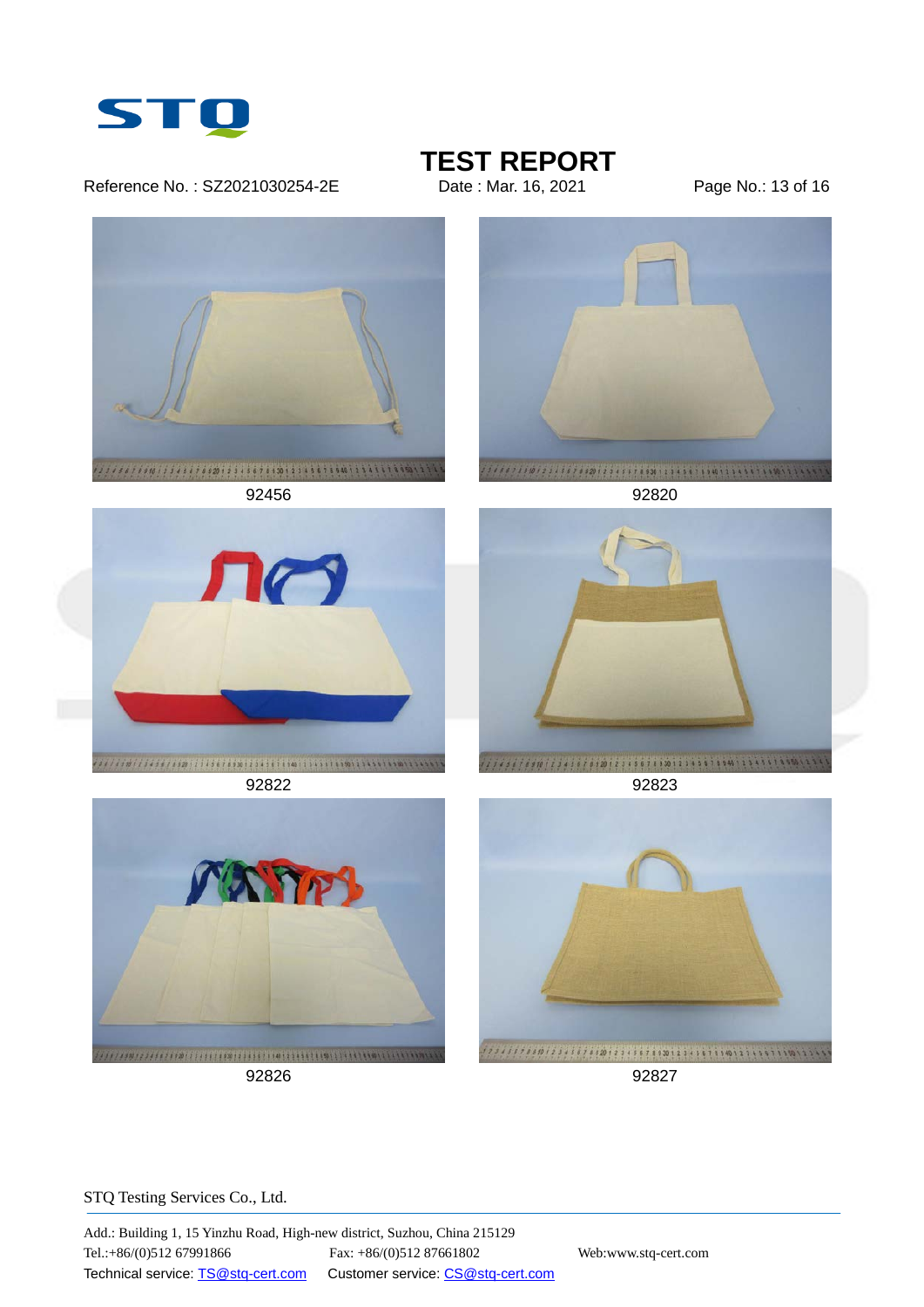

Reference No.: SZ2021030254-2E Date: Mar. 16, 2021 Page No.: 14 of 16

**TEST REPORT**<br>Date : Mar. 16, 2021







92926 92927





**\*\*\*\*\*\*\*\* END OF REPORT \*\*\*\*\*\*\*\*\***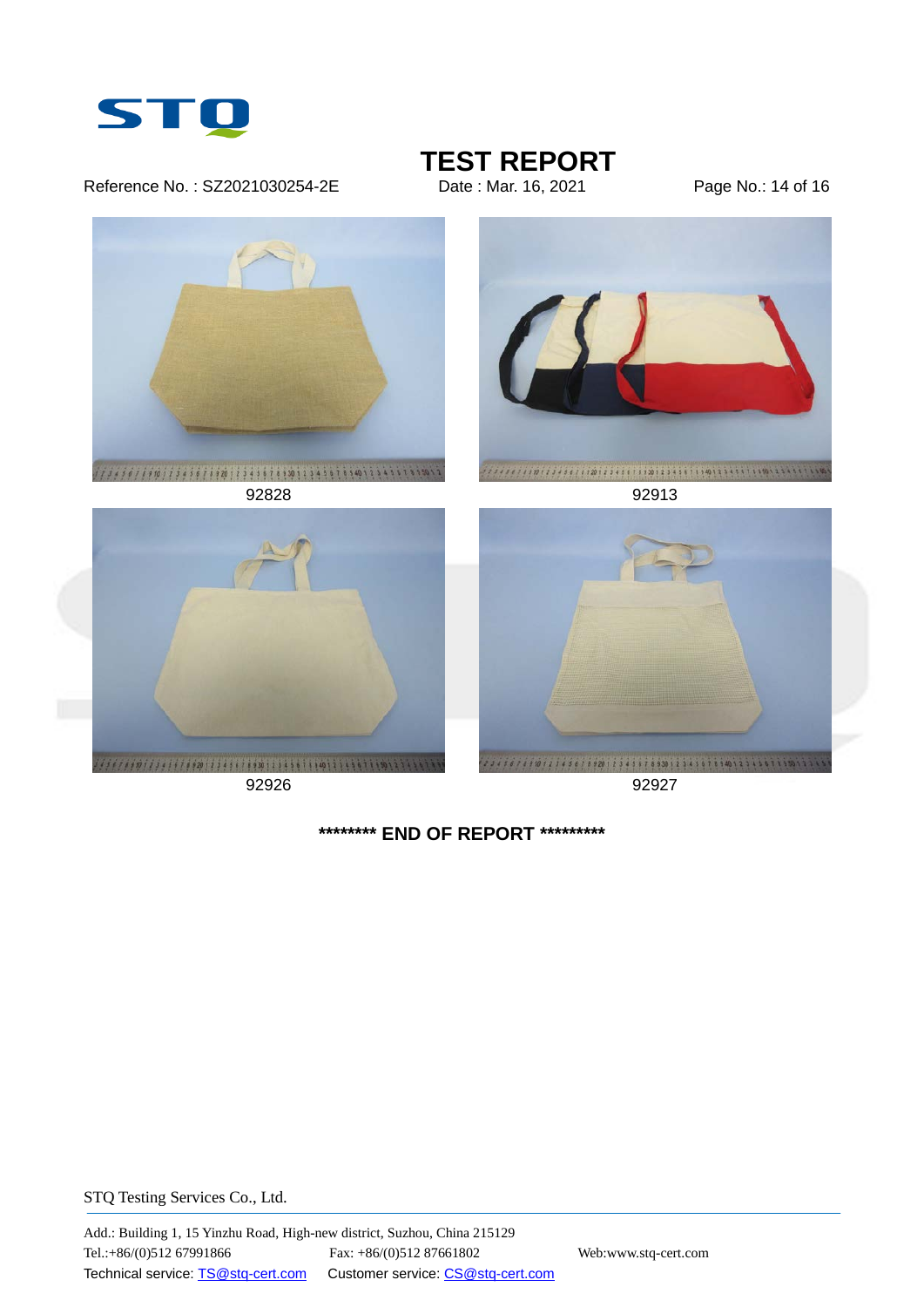

Reference No.: SZ2021030254-2E Date : Mar. 16, 2021 Page No.: 15 of 16

#### GENERAL CONDITIONS OF SERVICES

STQ Testing Services Co.,Ltd. (hereinafter "STQ"), The testing or examining under the request of the customer should obey terms as follow, according to regulation of "Contract Law of the People's Republic of China" on processing and undertaking contract, our company have legal right of termination without any reason and have the right to accept or refuse testing or examining request:

1. STQ only acts for the person or body originating the instructions (the"Clients"). No other party is entitled to give instructions, particularly on the scope of testing or delivery of report or certificate, unless authorized by the Clients.

- 2. Sample recycling: when the testing or examining is finished, the customer should recycle the sample. Within 30 days after issuing of testing report, if the customer could not recycle the sample or send notification of sample recycling in written (for example, if the sample belongs to consumables, toxic drugs, dangerous goods and other items that are not suitable for long-term storage, such as semi-finished products and fragile samples such as liquids and powders , the retention period will be shortened to 7 days ). After the retention period,STQ has the right to dispose of the sample arbitrarily without paying compensation or compensation to the customer and take no responsibility for the consequences that damages the customer's trade secrets and intellectual property rights due to the loss of the sample.
- 3. The delivery and return fee of the samples which need to do testing at STQ should be paied by the client. STQ will not bear the responsibility for the testing error that is caused by transporting, packaging and labelling.
- 4. The Clients shall always comply with the following before or during STQ providing its services:
- a) provide sample(s) and relevant data, at the same time, guarantee the consistence of the sample(s)'name they declared with the sample(s) or the goods provided. Otherwise, STQ will not bear any relevant responsibilities;
- b) giving timely instructions and adequate information to enable STQ to perform the services effectively;
- c) supply, when requested by STQ, any equipment and personnel for the performance of the services;
- d) take all necessary steps to eliminate or remedy any obstruction in the performance of the services;
- e) inform STQ in advance of any hazards or dangers, actual or potential, associated with any order of samples or testing;
- f) provide all necessary access for STQ's representative to enable the required services to be performed effectively;
- g) ensure all essential steps are taken for safety of working conditions, sites and installations during the performance of services;
- h) fully discharge all its liabilities under any contract like sales contract with a third party, whether or not a report or certificate has been issued by STQ, failing which STQ shall be under no obligation to the Clients.
- 5. Subject to STQ's accepting the Client's instructions, STQ will issue reports or certificates which reflect statements of opinion made with due care within the scope of instructions but STQ is not obliged to report upon any facts outside the instructions, if there were any dissidence about the report or certificate, the Client should provide the written declaration to STQ within 15 days after the date receiving the report or certificate, otherwise, STQ will not hear the case after the date limit.
- 6. STQ is irrevocably authorized by the Clients to deliver at its discretion the report or the certificate to any third party when instructed by the Clients or where it implicitly follows from circumstances, trade custom, usage or practice as determined by STQ.
- 7. A test report will be issued in confidence to the Clients and it will be strictly treated as such by STQ. It may not be reproduced either in its entirety or in part and it may not be used for advertising or other unauthorized purposes without the written consent of STQ. The Clients to whom the Report is issued may, however, show or send it, or a certified copy thereof prepared by STQ, to his customer, supplier or other persons directly concerned. STQ will not, without the consent of the Clients, enter into any discussion or correspondence with any third party concerning the contents of the report unless required by the relevant governmental authorities, laws or court orders.
- 8. Applicants wishing to use STQ's reports in court proceedings or arbitration shall inform STQ to that effect prior to submitting the sample for testing.
- 9. The report will refer only to the sample tested and will not apply to the bulk, unless the sampling has been carried out by STQ and is stated as such in the Report. Also, the report is only for reference.
- 10. Any documents containing engagements between the Clients and third parties like contracts of sale, letters of credit, bills of lading, etc. are regarded as information for STQ only and do not affect the scope of the services or the obligations accepted by STQ.
- 11. If the Clients do not specify the methods/standards to be applied, STQ will choose the appropriate ones and further information regarding the methods can be obtained by direct contact with STQ, for the in-house method, STQ will only provide the summary.
- 12. No liability shall be incurred by and no claim shall be made against STQ or its servants, agents, employees or independent contractors in respect of any loss or damage to any such materials, equipment and property occurring whilst at STQ or any work places in which the testing is carried out, or in the course of transit to or from STQ or the said work places, whether or not resulting from any acts, neglect or default on the part of any such servants, agents, employees or independent contractors of STQ.
- 13. STQ will not be liable, or accept responsibility for any loss or damage howsoever arising from the use of information contained in any of its reports or in any communication whatsoever about its said tests or investigations.
- 14. Except for term 11 and term 12, if the test sample is damaged due to the negligence of ZOTAC, the total compensation for loss and damage to the sample or loss to the customer shall not exceed twice of the test service fee.
- 15. In the event of STQ prevented by any cause outside STQ's control from performing any service for which an order has been given or an agreement made, the Clients shall pay to STQ:
- a) the amount of all abortive expenditure actually made or incurred;

b) a proportion of the agreed fee or commission equal to the proportion (if any) of the service actually carried out by STQ, and STQ shall be relieved of all responsibility whatsoever for the partial or total non-performance of the required service.

STQ Testing Services Co., Ltd.

Add.: Building 1, 15 Yinzhu Road, High-new district, Suzhou, China 215129 Tel.:+86/(0)512 67991866 Fax: +86/(0)512 87661802 Web:www.stq-cert.com Technical service[: TS@stq-cert.com](mailto:TS@stq-cert.com) Customer service: [CS@stq-cert.com](mailto:CS@stq-cert.com)